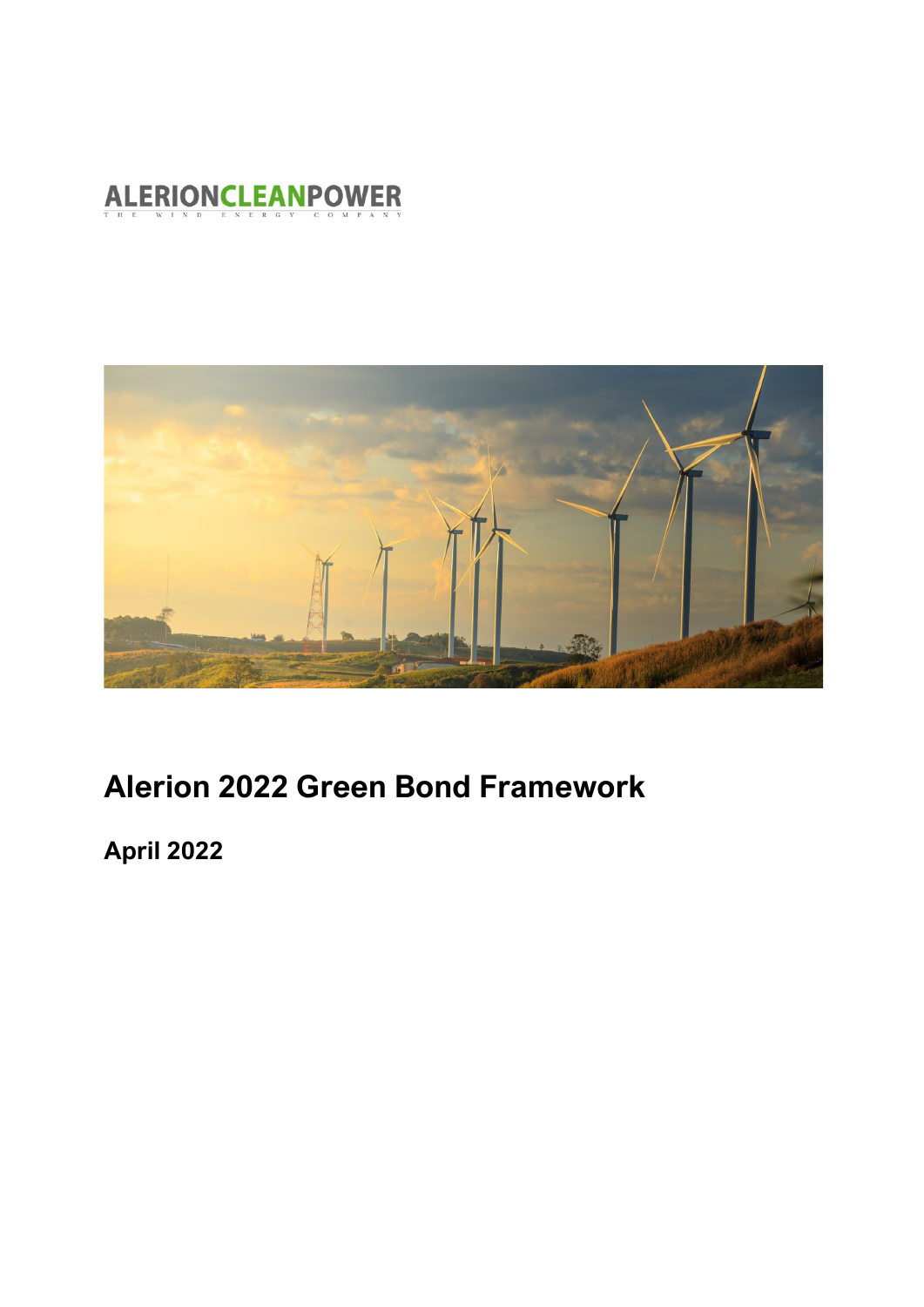# ALERIONCLEANPOWER

### **Table of Contents**

| 2.2. Process for Project Evaluation and Selection 3 |  |
|-----------------------------------------------------|--|
|                                                     |  |
|                                                     |  |
|                                                     |  |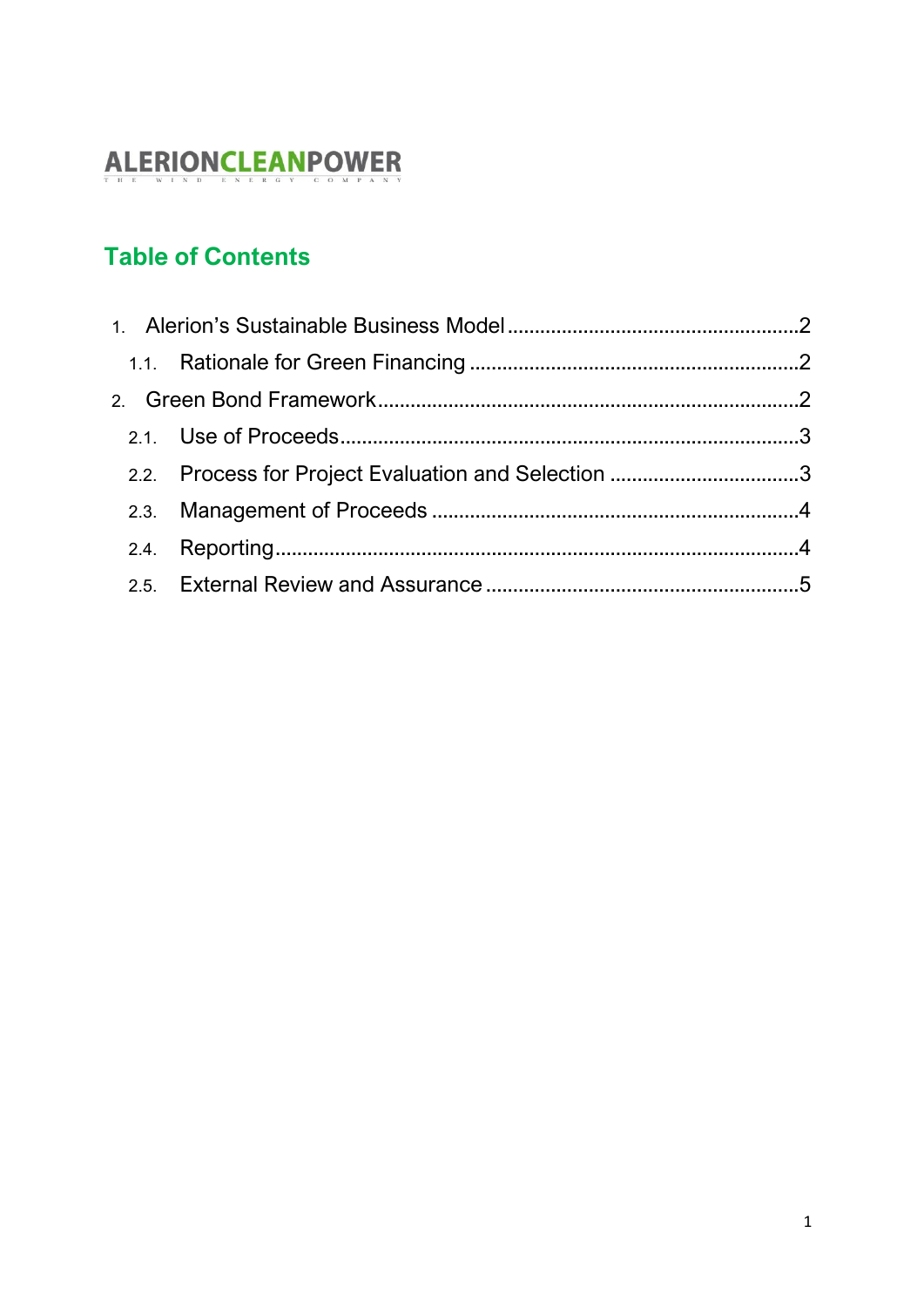#### <span id="page-2-0"></span>**1. Alerion's Sustainable Business Model**

Alerion Clean Power S.p.A. ("**Alerion**") is one of the main independent Italian operators specialized in the production of renewable energies.

Alerion currently manages 23 wind farms (of which 21 in Italy, one in Spain and one in Bulgaria), with a total gross installed capacity of approximately 750 MW, and plans to expand further in Europe, both in wind and solar sector.

**Alerion's exclusive focus on renewable energy** implies that sustainability is strictly embedded in our business model. Our operations contribute directly to the reduction of greenhouse gas (GHG) emissions and to the promotion of a system for sustainable territorial development. To this end, we have in place a strong integrated system for the assessment and management of our operations' impact on environmental resources.

Alerion intends to consolidate its presence at the European level in the renewable energies sector in terms of installed capacity and intends to reach such target through both the direct development of new projects and plants and the pursuit of targeted growth opportunities through acquisitions of plants that are already operational, or projects that are not yet operational.

In particular, over the next years, Alerion will focus its strategy on the acceleration of growth with an increasingly broad geographical diversification in Italy, Spain and Romania, and on technological diversification, through a plan of investments in the solar sector.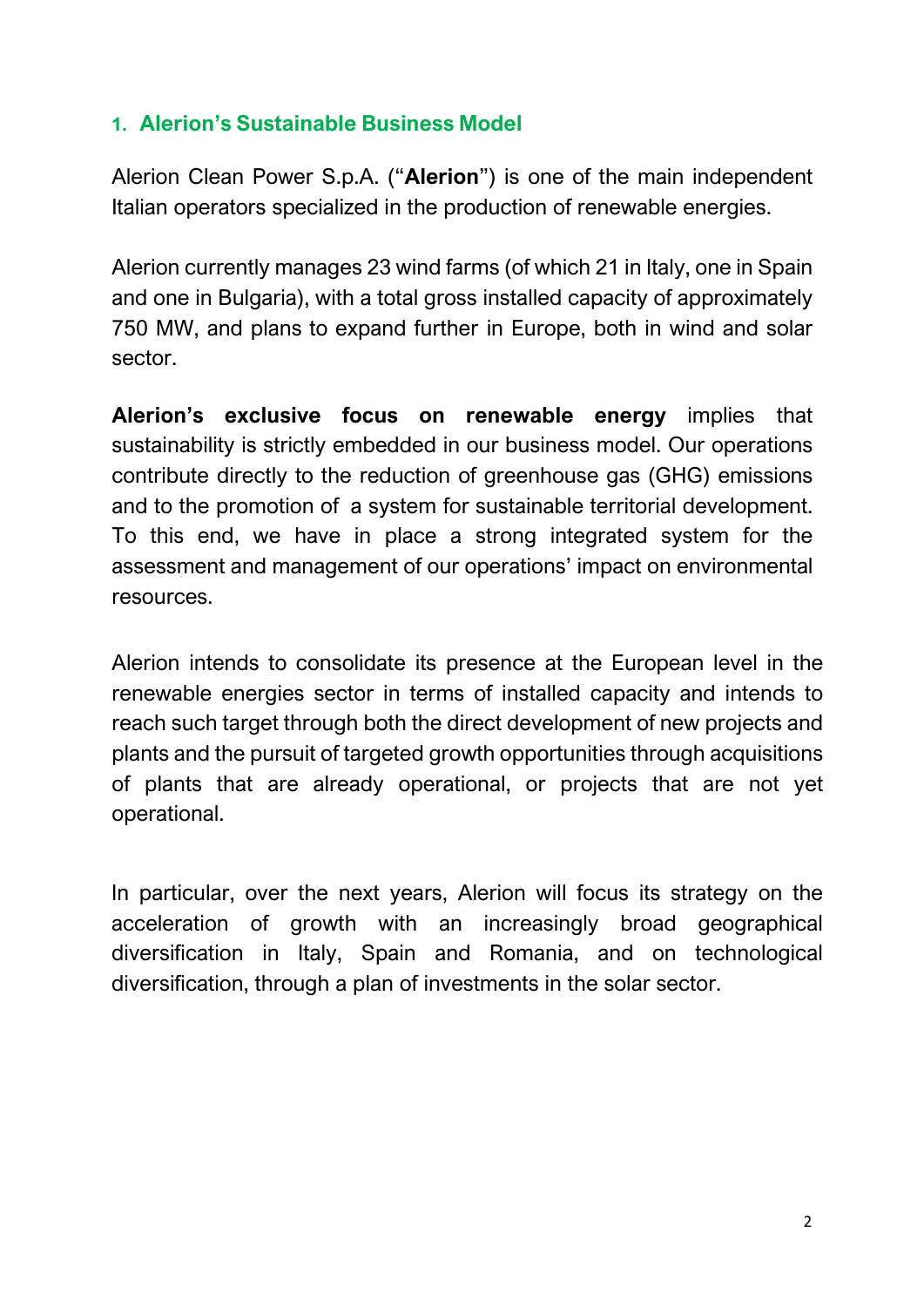#### <span id="page-3-0"></span>**1.1. Rationale for Green Financing**

Given Alerion's exclusive focus on renewable energy, we want our capital structure to reflect the sustainable nature of our business.

In this context, Alerion has established a new Green Bond Framework to be able to issue a new Green Bond in 2022 and attract dedicated funding for our business in both wind andsolar sector.

#### <span id="page-3-1"></span>**2. 2021 Green Bond Framework**

Alerion's 2021 Green Bond Framework has been developed in line with **ICMA's Green Bond Principles 2021** edition (GBP), and as such follows the GBP core components:

- 1) Use of Proceeds
- 2) Process for Project Evaluation and Selection
- 3) Management of Proceeds
- 4) Reporting
- 5) External Review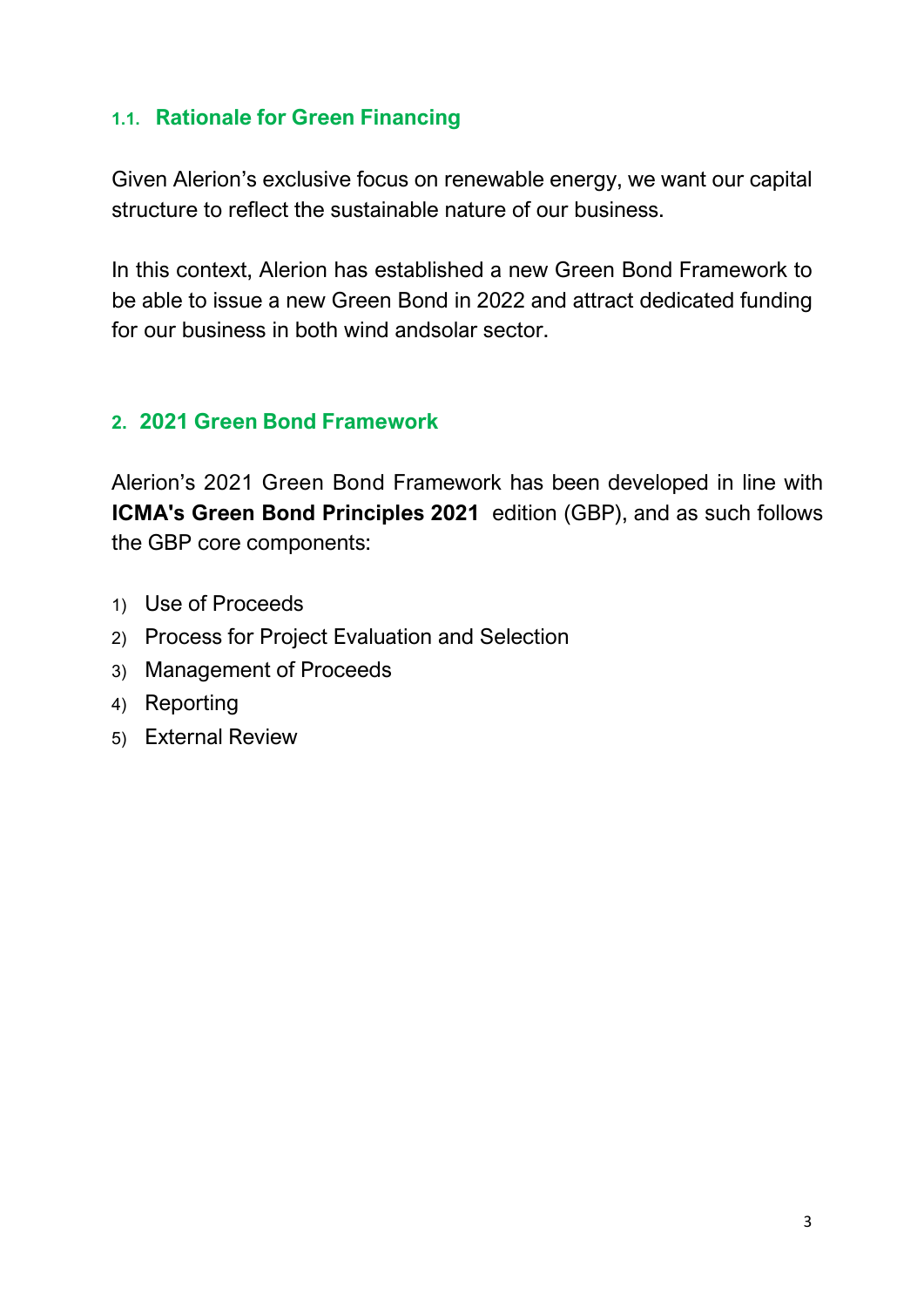#### <span id="page-4-0"></span>**2.1. Use of Proceeds**

Alerion intends to use the proceeds of the Green Bond to finance in whole or in part future investments in **Eligible Green Projects**, as defined below.

**"Eligible Green Projects"** will include:

- new wind and/or solar farms project design, development, manufacture and construction;
- acquisition of operating wind and/or solar farms.

The acquisition of operating wind farms and/or solar farms includes both the acquisition of operating assets as well as the acquisition of companies owning authorized and / or operating assets. Eligible Green Projects will be located in Europe, in particular in Italy, Romania and Spain and are expected to be constructed or acquired during the 24 months following the issuance of the Green Bond.

The Eligible Green Projects will be constructed according to European Union and national legislation that requires specific environmental screening before receiving the building permit**.**

Eligible Green Projects are deemed to contribute to **climate mitigation** by helping to avoid or reduce greenhouse gas (GHG) emissions, in alignment with Alerion's strategy as previously discussed. Alerion anticipates that Eligible Green Projects will also **contribute to the UN Sustainable Development Goals number 7** ("Affordable and Clean Energy"), **9** ("Industry Innovation andInfrastructure") **and 13** ("Climate Action").

#### <span id="page-4-1"></span>**2.2. Process for Project Evaluation and Selection**

Alerion's Green Bond Framework is for the financing of wind and/or solar power generation projects as described in Section 2.1.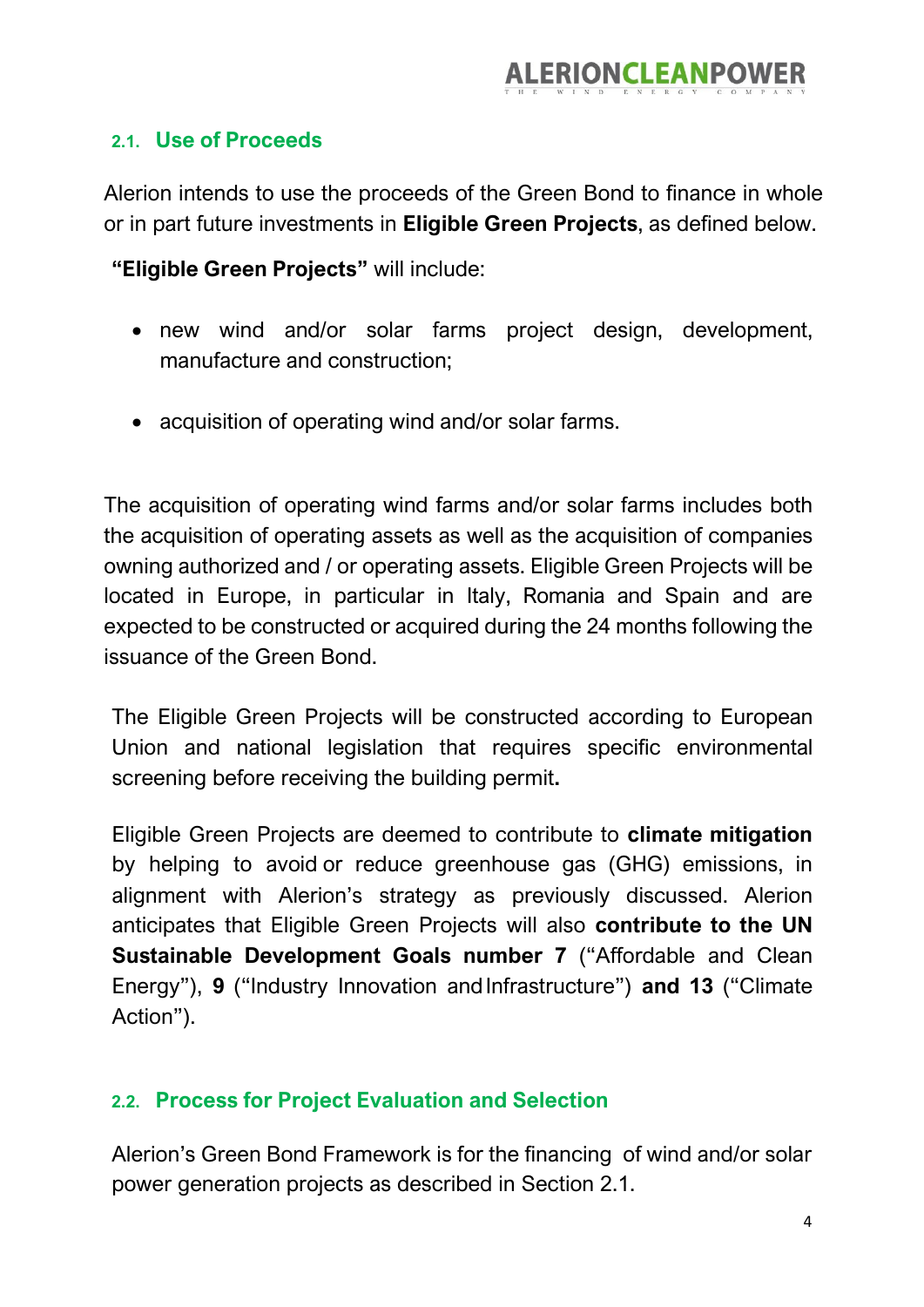Alerion will establish a Green Bond Committee ("**the Committee**") to oversee the Green Bond implementation and the allocation process.

The Committee will be chaired by the Chairman of the Board of Directors, and composed of the other Board Executive Directors, together with the Chief Financial Officer and Chief Operating Officer.

The Committee will be in charge of monitoring the selection and allocation of funds to Eligible Green Projects and will be responsible for the following:

- Identifying potential Eligible Green Projects;
- Reviewing and approving the selection against the eligibility criteria stated in Section2.1;
- Monitoring the Eligible Green Project portfolio;
- Managing any future update of the Green Bond Framework.

#### <span id="page-5-0"></span>**2.3. Management of Proceeds**

Upon receipt, the net proceeds from the Green Bond issuance will be managed by Alerion's Treasury Department and invested in cash or cash equivalents until allocation to Eligible Green Projects. Alerion will aim at achieving complete allocation of the proceeds from the Green Bond within 24 months from the issuance date, and no later than the maturity of the bond.

The Committee will review and approve allocations of bond proceeds to Eligible Green Projects on a regular basis, and details of the disbursements and the outstanding value will be tracked using Alerion's internal financial reporting system.

In case of divestment, or if a project becomes ineligible, Alerion will strive to replace it by another Eligible Green Project on a best effort basis.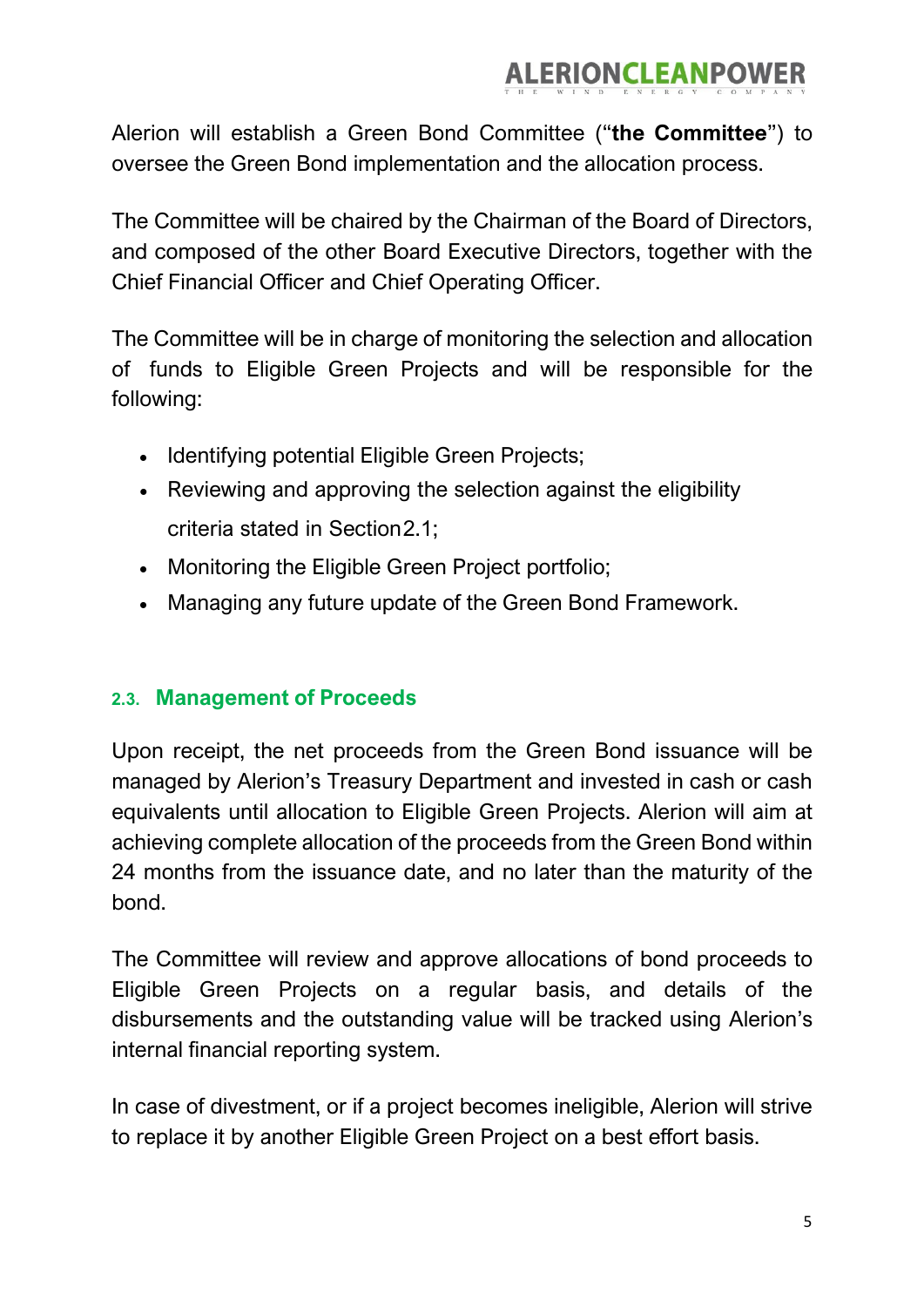#### <span id="page-6-0"></span>**2.4. Reporting**

An annual report will be prepared and made available on Alerion's website at *[www.alerion.it,](http://www.alerion.it/)* with the status of the Green Bond's proceeds allocation, overview of the projects financed or refinanced, and the environmental impact, until full allocation of proceeds.

In particular, this report will include the following information:

#### *Allocation information:*

- The total amount of investments and expenditures in Eligible Green **Projects**
- •
- The balance of unallocated proceeds
- A brief description of the projects financed with the Green Bond

#### *Impact metrics:*

Alerion will also provide information on the expected output and environmental benefits of Eligible Green Projects.

The relevant metrics will include:

- Installed renewable energy capacity in MW
- Expected or actual annual renewable energy generation in MWh or GWh
- Estimated annual GHG emissions avoided (in tCO2e)

The above-listed indicators are subject to the availability of information and baseline data, and are based on methodologies that will be made publicly available.

#### <span id="page-6-1"></span>**2.5. External Review and Assurance**